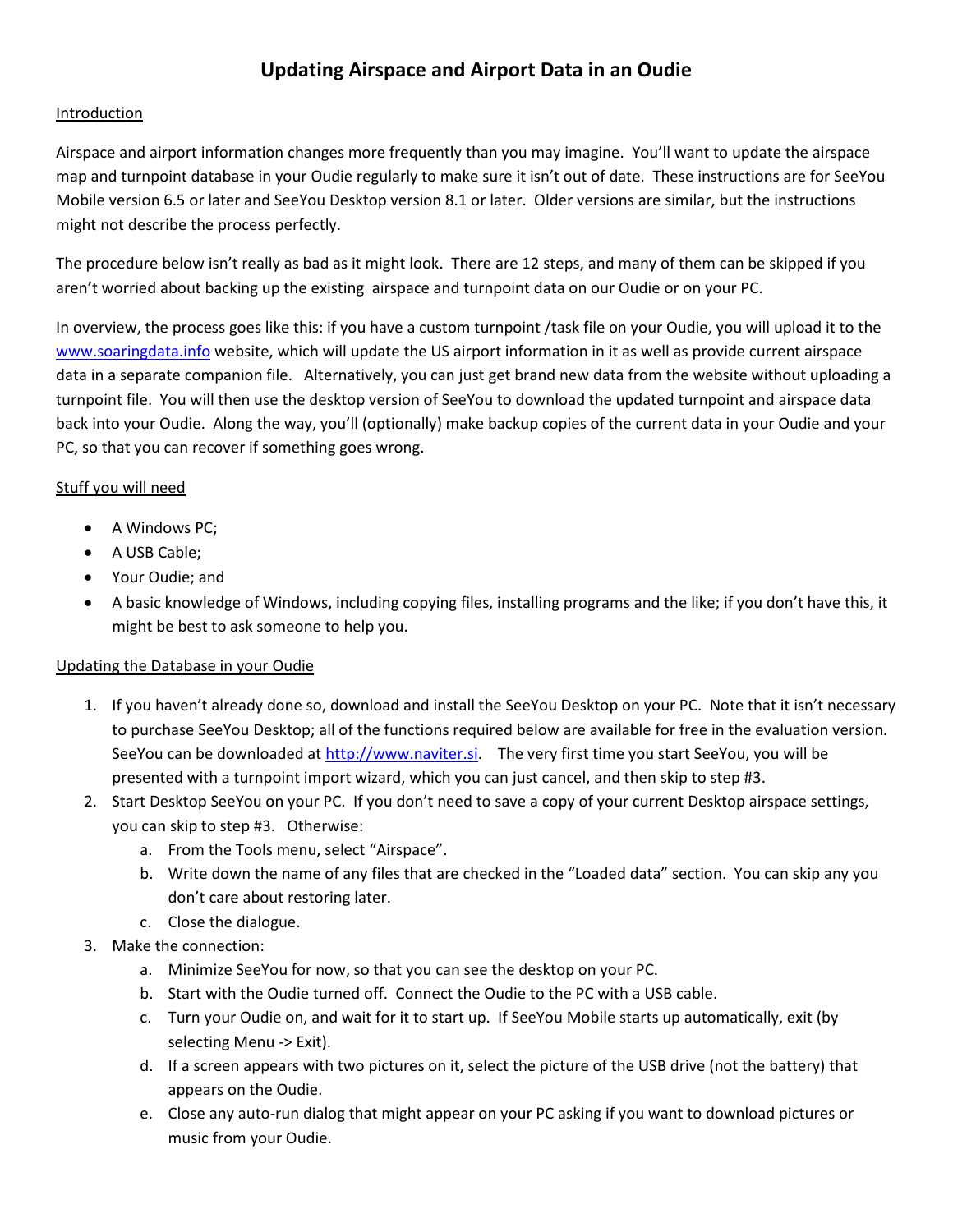- 4. (Optionally) save the existing turnpoint file on your Oudie. If you haven't created custom turnpoints or tasks, or if you keep your turnpoint file in Desktop SeeYou, you can skip this entire step. Otherwise:
	- a. Go to the Windows Start menu, and select "Computer" or "My Computer".
	- b. You should see a list of storage devices connected to your computer. One of these is the Oudie built-in flash, which is named "TFAT". Open that storage device by double-clicking.
	- c. Double-click on "Airfields and Airspace".
	- d. If you are using a custom file, you probably recognize it by name in the current folder, and you can skip to step. If you are using the default file that comes with the Oudie, double-click on "USA".
	- e. Inside that folder, you will find airspace files that end with ".cub" and turnpoint files that end with ".cup". Look just at the turnpoint files – the ones that end in ".cup". If you have modified your turnpoint file, you probably recognize it by name. If you modified the original Naviter file without renaming it, it will be named for the area of the country in which you fly. Find the turnpoint file you currently use. Again, be careful to get the .cup file, as in "cup of coffee", not the .cub file.
	- f. Right-click your turnpoint file, and select "Copy". Click on your desktop, right-click, and select "Paste". Your turnpoint file will be copied to your desktop. You can now close or minimize the "USA" folder window.
- 5. (Optional.) If you wish to easily revert to your old turnpoints and airspace on your Oudie, you may wish to create a new profile for the new data. Skip this step if you aren't worried about switching back and forth between your old and new data.
	- a. Start SeeYou Mobile on the Oudie. In order to do this, you may need to disconnect the cable or click the power icon in the upper right of the screen.
	- b. Go to Menu > Settings > Misc, and click the "Mange Profiles…" button.
	- c. Choose the profile you wish to clone, and press the "Copy…" button. Enter an appropriate name for the new profile. Some combination of the name and the year often works well, such as "Utah 2016".
	- d. Exit SeeYou Mobile (Menu > Exit).
	- e. Reconnect the Oudie to the PC by following the steps listed in #3 above.
- 6. Get the latest data from soaringdata.info:
	- a. Open a browser (such as Internet Explorer or FireFox), and go to http://www.soaringdata.info/. Select the link that takes you to Airport Information. If you have never been on the site before, please review the Terms and Conditions of Use, and the Getting Started links.
	- b. Specify bounding information. Start with the three- or four-character IATA identifier of your home airport, just as it appears on the sectional chart. Don't add a "K" to the front of it. Select "Maximum Radius" instead of "Maximum waypoint count", and enter in the radius of your flight area or area of interest. Oudies can hold a lot of information, so you can afford to greatly overestimate here.
	- c. If you saved a turnpoint file in step #4f, press the Browse button, navigate to your desktop, and select it. If you have a custom turnpoint file from somewhere else, navigate to and select it instead. If you don't use a custom turnpoint file, you can skip this step. IMPORTANT NOTE: soaringdata.info only supports input turnpoint files in .cup, .stx, or .dat (Cambridge) formats. Don't try to load something else.
	- d. Select your preferred comment detail level. Most Mobile SeeYou pilots like Medium or Short.
	- e. Select the checkbox next to any output format in which you are interested. You will definitely want to select Airspace (in Tim Newport-Peace format).
	- f. Type "Soar" into the provided text box, and press "Submit". It normally takes a minute or two to generate the data.
	- g. Save the resulting zipped data file to some location on your computer where it can be stored indefinitely.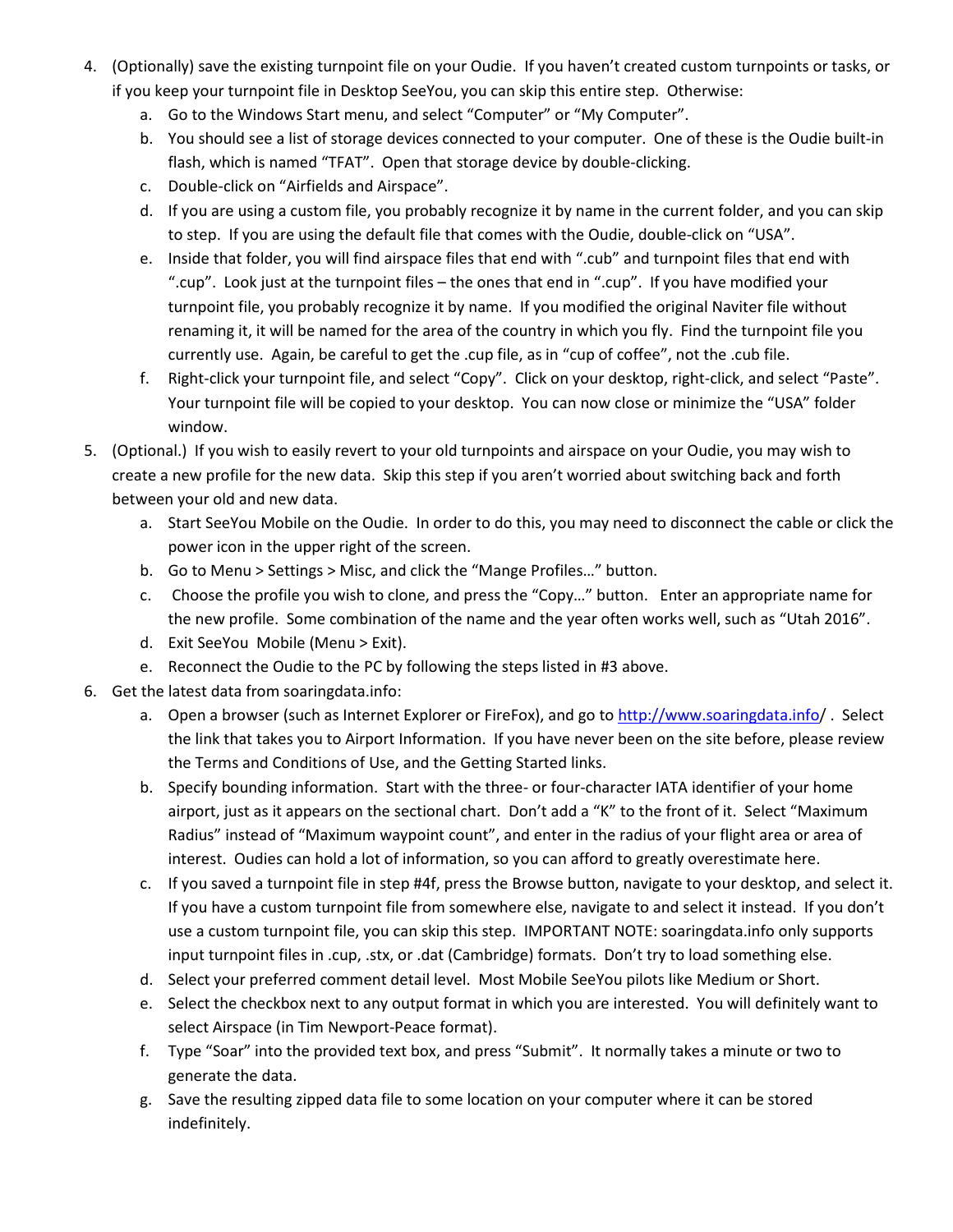- h. Close or hide your browser window, navigate to the downloaded file, and unzip it. On Windows 7 or Vista this is done by right-clicking the file, and selecting "Extract All…". On XP, right-click the file and select "Extract to (your download directory)\airports".
- 7. Import the downloaded airport/turnpoint data:
	- a. Now go back into desktop SeeYou. From the File menu, select "Open…". Navigate to the downloaded data you unzipped in step 6h, and open the .cup file.
	- b. A dialog will appear asking what you want to do with the data. Select "Open <filename> in a new window".
	- c. You may be asked if you wish to include an airport that is close to another. Select "Yes to All".
- 8. Import the airspace data:
	- a. From the File menu, select "Open…" again. This time, select the ".sua" file.
	- b. The Airspace dialog will appear, showing that the downloaded airspace data has been added. Uncheck all the checkboxes next to any other airspace files listed in the "Loaded Data" area. If you don't do this, you will get duplicate airspace entries later on.
	- c. Press "OK" to finish the Airspace dialog.
- 9. (Optionally) remove entries for closed airports from the waypoint list. If you didn't upload an input turnpoint file back in step 6c, you can skip this. Unfortunately, dozens of airports close every year. Airports that previously appeared in the turnpoint file aren't automatically deleted if they are closed and removed from the FAA database. Instead, the style attribute for such airports will change to "Unknown". You may wish to delete these entirely:
	- a. From the View menu, select "Waypoint Details".
	- b. Click at the top of the Style column. This will sort all of the closed airports together.
	- c. Click on the first entry that has Unknown style to select it. Scroll down until you can see the last entry with Unknown style. Hold the shift key down, and select that entry. All of the Unknown entries will now be selected.
	- d. Press the Delete key on the keyboard, and press the Yes button on the warning dialog. All of the closed airports will be deleted.
- 10. (Optionally) remove entries for airports outside the United States. Again, you can skip this if you didn't upload a turnpoint file in step 6c. The original files that come with the Oudie contain airports in Canada and Mexico. Interestingly, these are all commented as simply "Flugplatz". Data for these airports is not maintained or updated on the soaringdata.info website. You may wish to remove them entirely:
	- a. From the View menu, select "Waypoint Details".
	- b. Click at the top of the Country column. This will sort all of the airports by country.
	- c. Click on the first entry that is outside the US to select it. Scroll down until you can see the last entry that is outside the US. Hold the shift key down, and select that entry. All of these will now be selected.
	- d. Press the Delete key on the keyboard, and press the Yes button on the warning dialog. All of the selected airports will be deleted.
- 11. You are now FINALLY ready to load the new data in your Oudie. Here is how to do it:
	- a. In desktop SeeYou, select "Mobile Wizard" from the File Menu.
	- b. Check at least the "Waypoints and tasks" and "Airspace" checkboxes on the ensuing Options dialog. If any other boxes are checked, you will need to have a good internet connection. Press the Next button.
	- c. Enter a descriptive name in the "Files basename" textbox in the Destination dialog. Some combination of the location name and date works nicely.
	- d. Select "Copy to Oudie" .